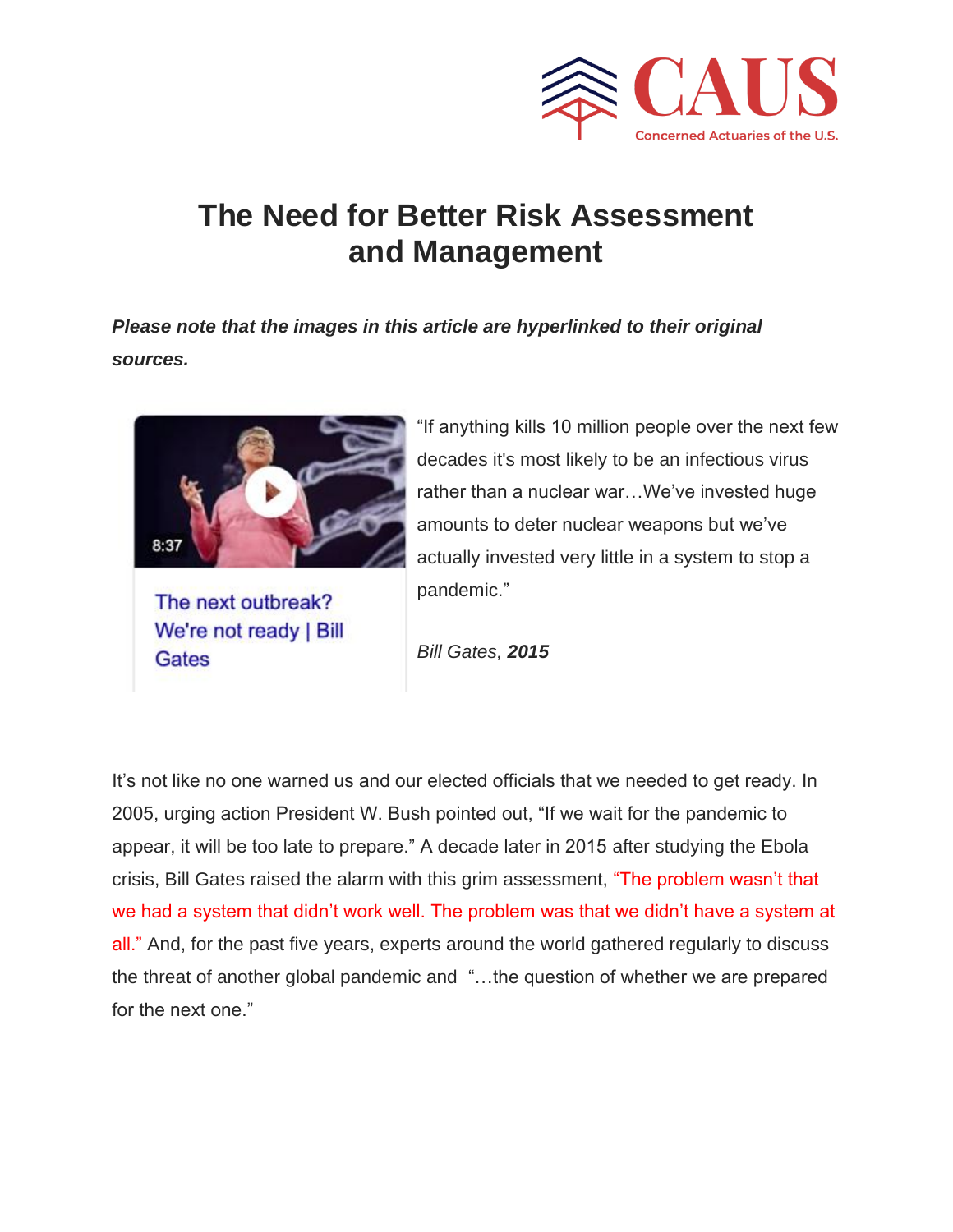

## 2018 WORLD INFLUENZA CONFERENCE 7th - 10th September 2018

**Beijing Conference Center** 88 Laiguangying West Road, Chaoyang District, Beijing, China



Given the volume of information generated over the past decade and the prestigious body of "warners," it seems not only fair, but necessary to ask why we were so unprepared when COVID 19 hit. In 2015, Mr. Gates clearly identified a number of the structural and systemic failures he saw in the Ebola response as harbingers of the next pandemic, listing at the time problems with collecting, managing and analyzing surveillance data; major "personnel" issues including not having medical teams "ready to go," not having ways to prepare people and manage volunteers; and not having enough people to field an effective treatment program. And yet, all the conferences,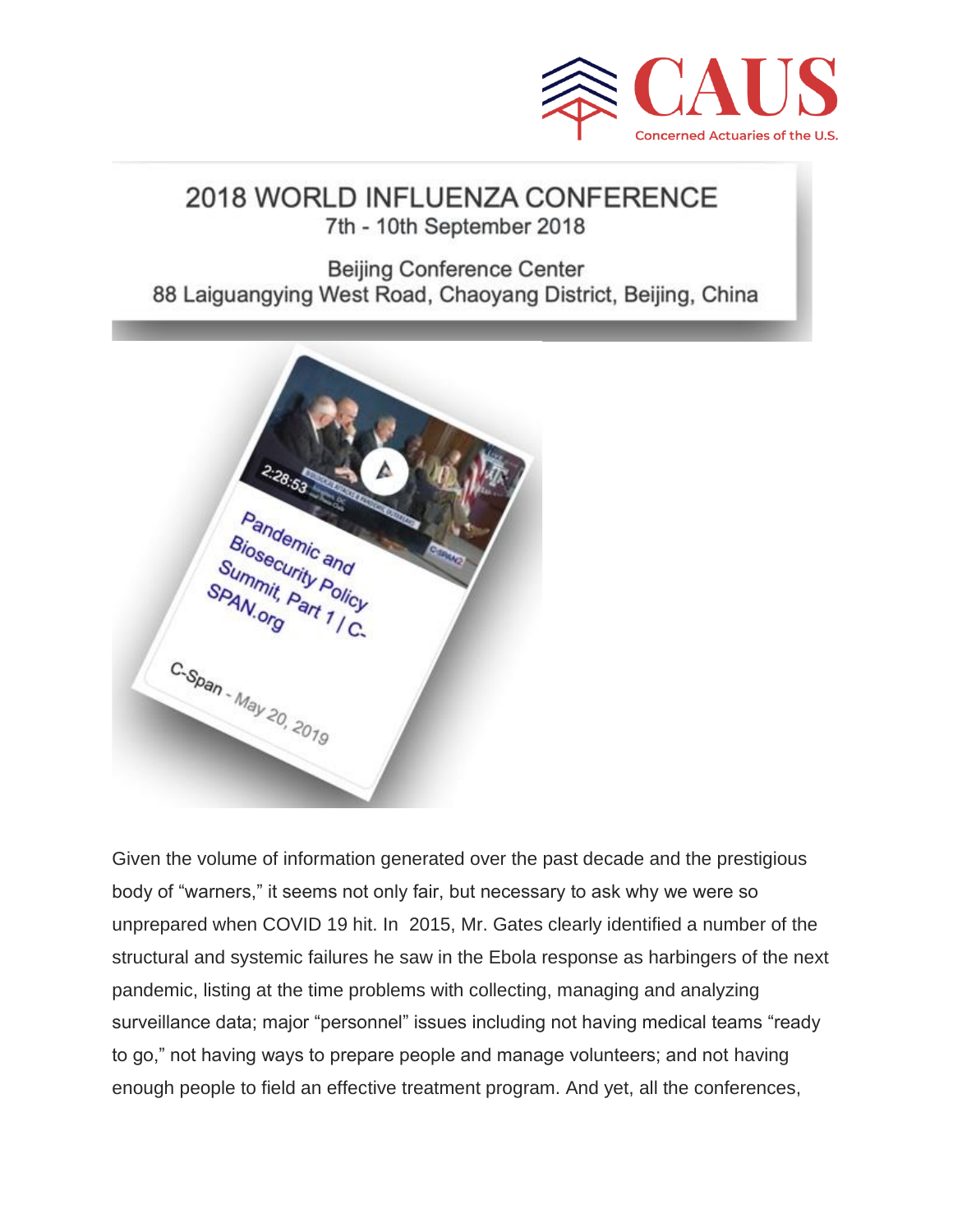

research and discussion did not produce the budgets, the planning, the training, the systems we needed.

## **Why Not?**

**The public ignored the risk because it did not understand its relevance.**

Aside from the current lack of regard for and animus toward "elites" and experts, a public demand for better planning did not emerge pre-pandemic for fairly obvious reasons. First, our experience with possible "pandemics" (e.g., SARS Ebola, Influenza) suggested that while they were disruptive and scary, the experts had managed previous "pandemics" without much disruption to those not directly affected.



Equally important, the information that was generated and discussed at the conferences and elsewhere about pandemics - information that might have helped us understand how a pandemic might affect us personally - was not marketed to the general public. In that regard, when it came to the need for pre-pandemic risk assessment and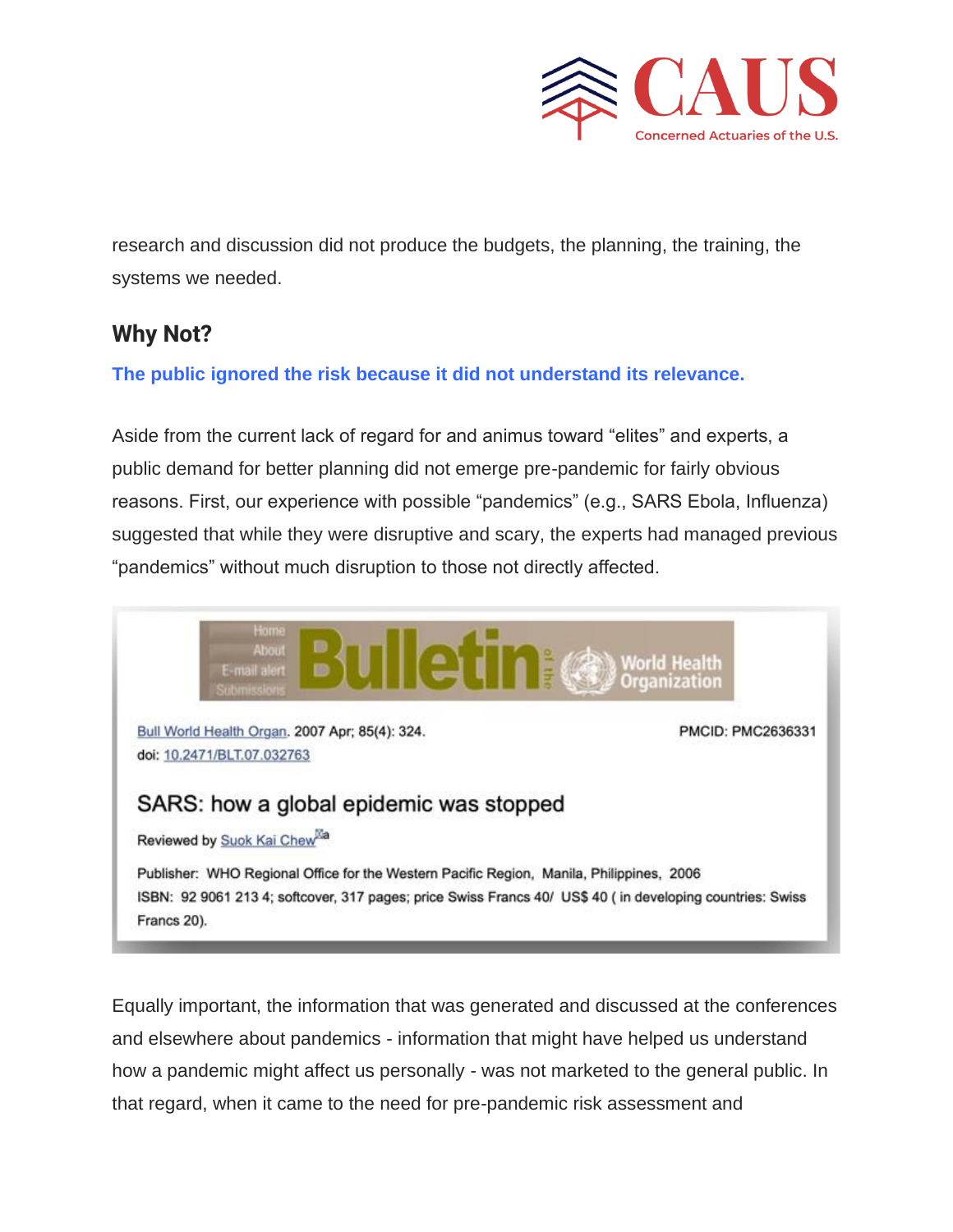

management, the past five years are reminiscent of the early years of the climate change effort. Imagine, for example, the climate change discussion that was going on pretty much just amongst scientists and elites some twenty years ago. Then suppose a polar ice cap had in fact completely melted at that moment in time and the resulting tsunamis had washed over San Francisco, New York, and Miami within a six-month timeframe. The next day, people like us would have been asking "Why didn't we see this coming? But it didn't and while still needing more holistic analysis, a marketing effort focused on how climate change would affect businesses, communities and individuals informed and personalized concerns about climate change and made it one of the more visible political agenda items in the world.

## **The public did not interact with the risk effectively because the risk assessment did not make clear the breadth and depth of personal exposure.**

Much of the relevant pandemic research and discussions were understandably focused on managing the public health needs associated with a possible pandemic. More specifically, research and discussions tended to focus more on identifying the viral risk and how public health core strategies such as containment, treatment, and eradication might be managed by the public health community than on how the design and implementation of those strategies would affect the broader general public, the economy, and the political environment.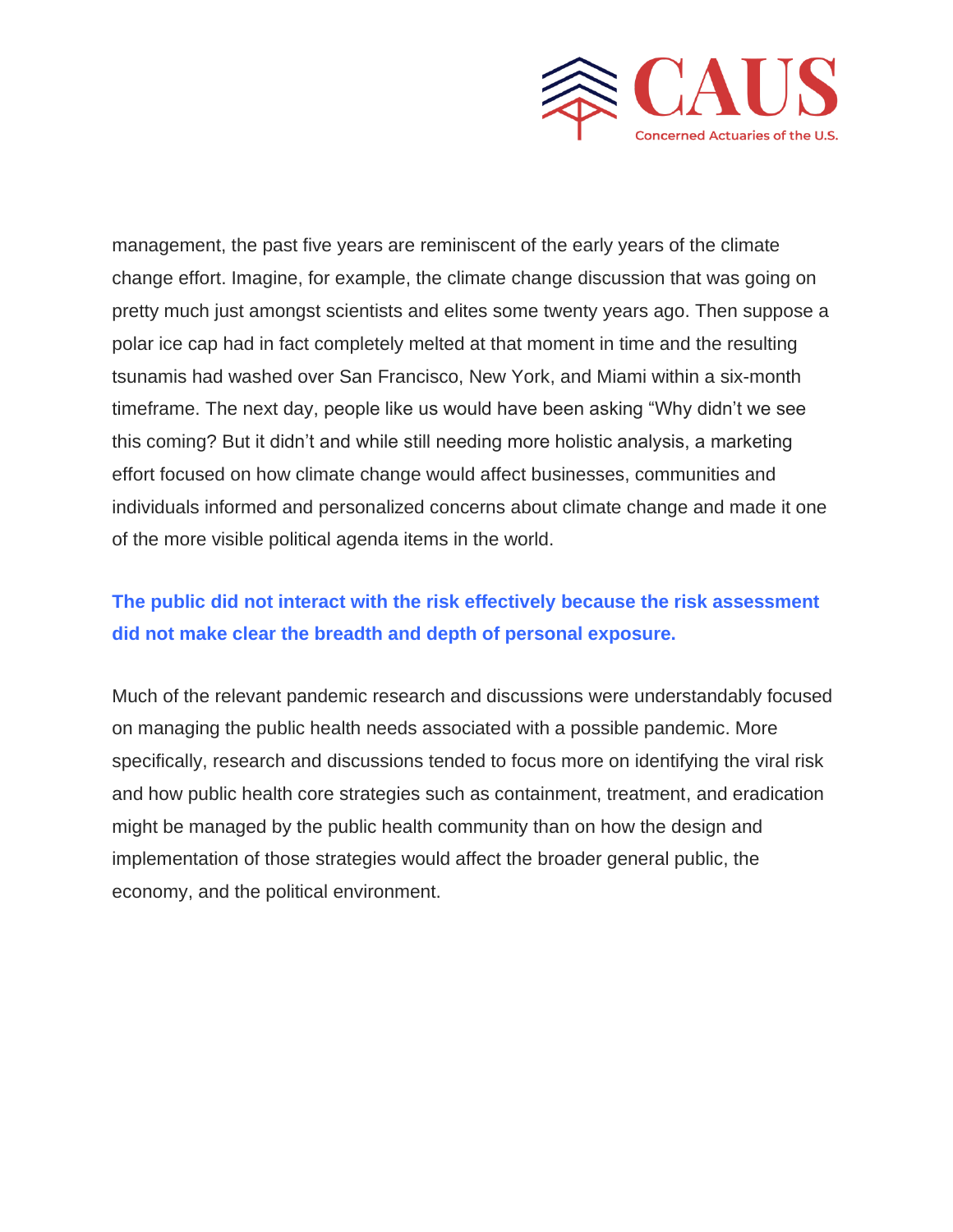



The US Department of Health and Human Services (DHSS) 2017 Update of its Pandemic Influenza Plan Table of Contents reflects this focus. The lack of a more holistic analysis meant, however, that neither the general public nor their elected officials understood how the threat *and/or* the public health proposed responses might be relevant to their lives or responsibilities. And it is worth noting that while public health management concerns are front and center, the report does include on page 42 of the 52-page document under the heading "Planning Assumptions," the following:

- *If the pandemic is characterized by severe disease, it will have the potential to disrupt national and community infrastructures (including health care, transportation, commerce, utilities, and public safety) due to widespread illness, absenteeism, and death among workers and their families, as well as concern about ongoing exposure to the virus.*
- *Not all jurisdictions will experience clusters of disease simultaneously; however, near- simultaneous clusters likely will occur in many communities across the United States, thereby limiting the ability of any jurisdiction to support and assist other jurisdictions.*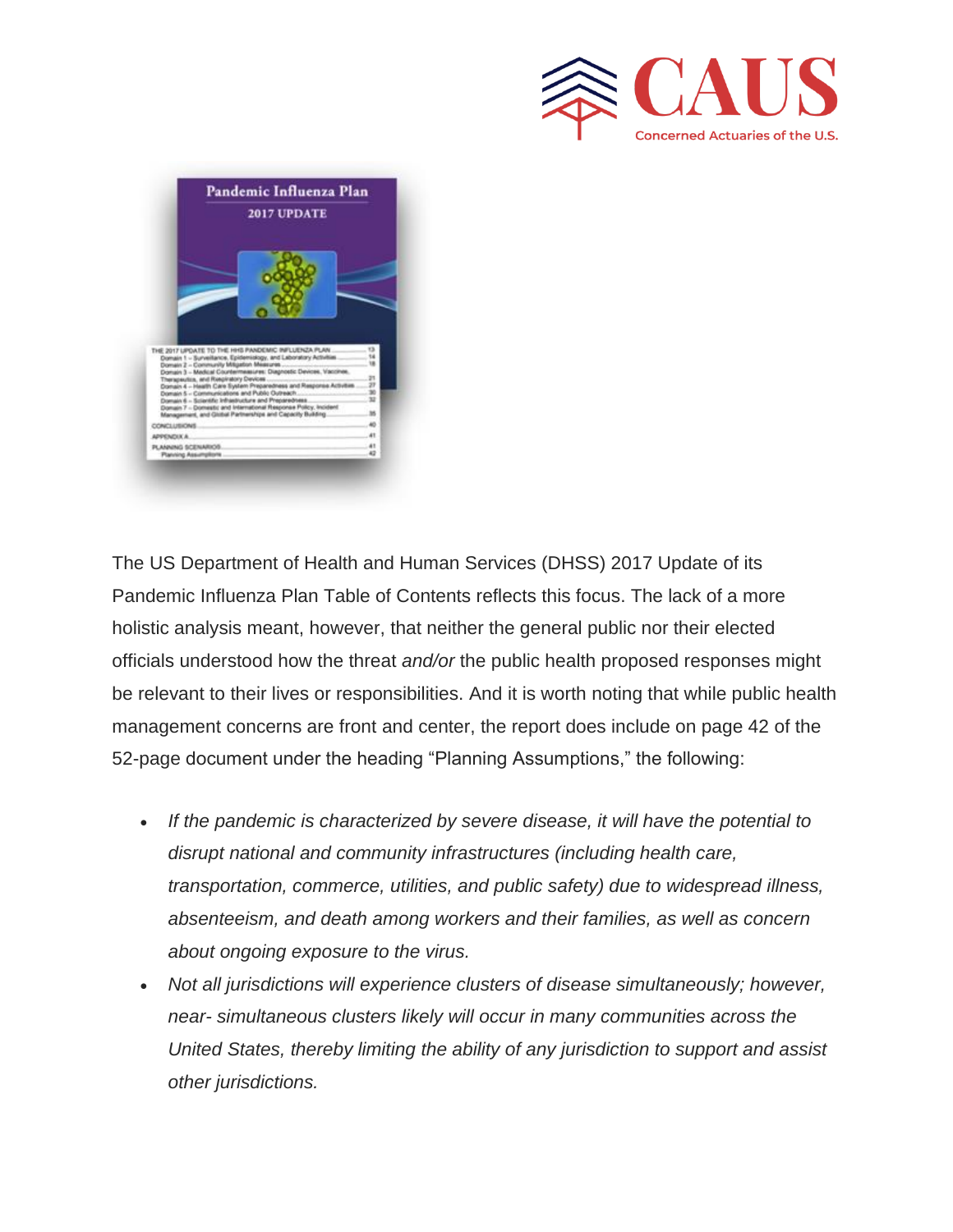

Note, however, that the disruptions envisioned are caused by the spread of the disease, not by both the spread of the disease and the attempt to contain the spread of the disease (e.g., stay-at-home orders).

### *Key Takeaway*

More robust pre-incident holistic assessment of risk and opportunity is essential. We must, of course, recognize the incredible difficulties the scientific and medical communities faced in responding to the new coronavirus (COVID 19). But we must also recognize the need to assess and manage the challenges and opportunities implementation of the public health community's historic core pandemic response strategies - containment, treatment, and eradication - might cause.

**The public did not interact with the risk effectively because they, their elected officials, and the news media were focused on other serious issues that they found both credible and more relevant at the moment.**

The general public, their elected officials, *and the news media* were focused on climate change, income disparity, concerns about the national debt, fears of another recession, the insolvency of the Social Security, the ups and downs of the stock market and the 2020 elections, just to mention a few. Complicating our ability to prioritize is the fact that we live in a world where "news" on subjects major and minor are updated with terrifying frequency as the media, social and otherwise somehow provide access to everything from riots in the streets to what [fill in the name] had for breakfast and said to who about [fill in the topic]. The constant up-dating provided through the ether creates a sense of urgency at a safe distance while remaining both pervasive and invasive and demanding attention for *today's* news.